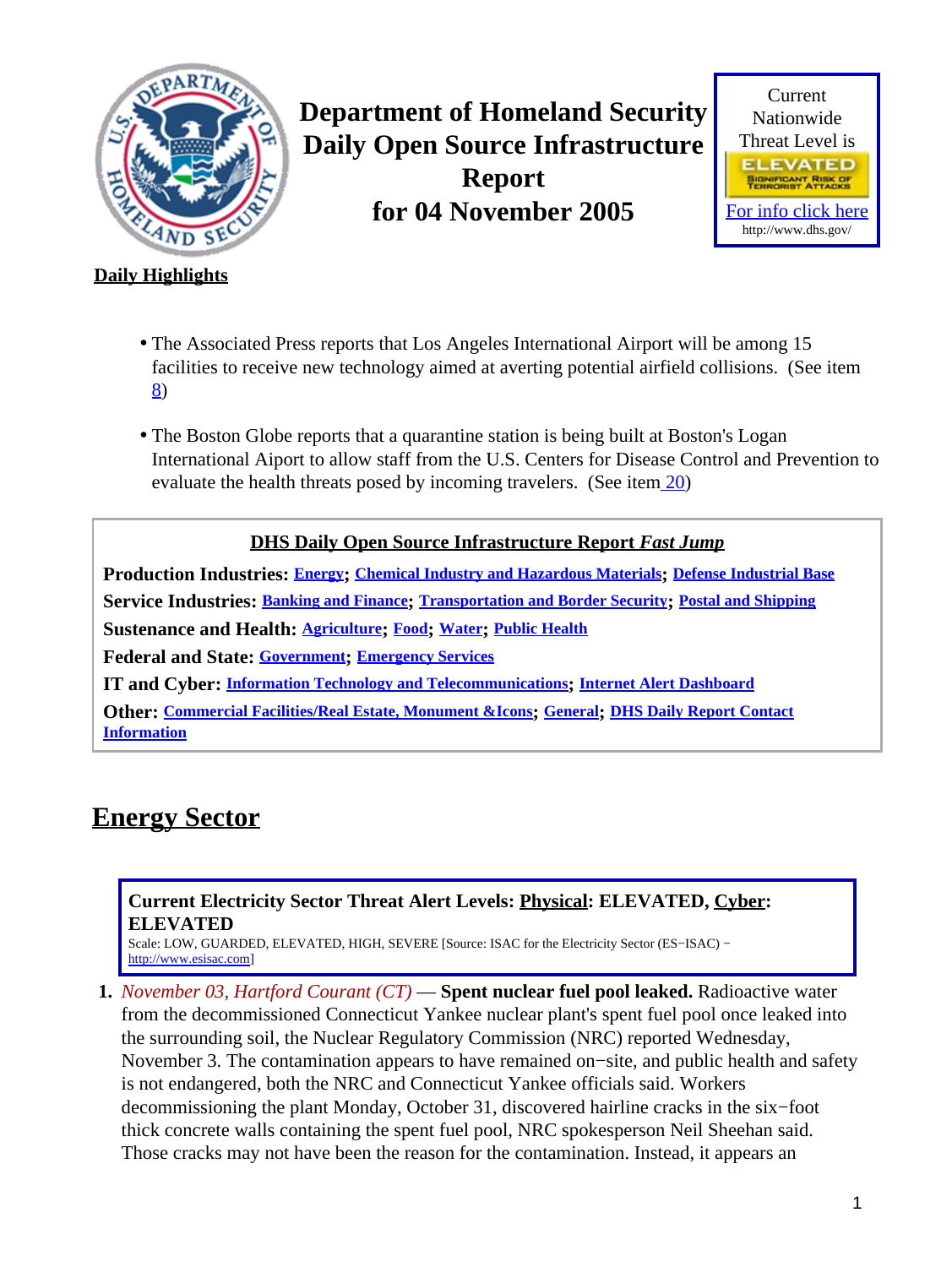unknown quantity of contaminated water seeped through seams in the concrete into a small area of soil, according to Connecticut Yankee officials. The spent fuel pool housed the nuclear plant's highly radioactive uranium pellets for decades. The rods and radioactive metals have been removed from the pool, but the water remains. The Haddam Neck, CT, plant, which permanently shut down in 1996, produced 110 billion kilowatt hours of electricity over 28 years.

Source[: http://www.courant.com/news/local/hc−nukeleak.artnov03,0,412](http://www.courant.com/news/local/hc-nukeleak.artnov03,0,4128957.story?coll=hc-headlines-local) [8957.story?coll=hc−headlines−local](http://www.courant.com/news/local/hc-nukeleak.artnov03,0,4128957.story?coll=hc-headlines-local)

[[Return to top](#page-0-1)]

# <span id="page-1-0"></span>**Chemical Industry and Hazardous Materials Sector**

**2.** *November 03, Tampa Tribune (FL)* — **Broken gas line in Florida prompts evacuations.** A gas line break on River Gulf Road in Port Richey, FL, prompted city police to evacuate residents and business owners Wednesday afternoon, November 2, fire officials said. The gas leak, which occurred about 2 p.m. EST, was caused by workers from U.S. Water Co. who were digging on the road, according to Capt. Rob Gupton of the Port Richey Fire Department. Residents of a nearby mobile home park and several businesses were evacuated. Police cordoned off both ends of the road with yellow tape as crews from Clearwater Gas System worked to contain the gas leak and repair the broken line. No one was injured and the evacuations were done as a precaution, Gupton said.

Source[: http://tampatrib.com/pasconews/MGB9OEGHKFE.html](http://tampatrib.com/pasconews/MGB9OEGHKFE.html)

[[Return to top](#page-0-1)]

# <span id="page-1-1"></span>**Defense Industrial Base Sector**

Nothing to report. [[Return to top](#page-0-1)]

# <span id="page-1-2"></span>**Banking and Finance Sector**

### **3.** *November 03, CNET News.com* — **Adware maker was blackmailed by cybergang.**

Advertising software maker 180solutions on Wednesday, November 2, said it was the target of a scheme to extort money by Dutch cybercriminals and is helping in the case against them. Dutch police in early October arrested three individuals suspected of commandeering about 1.5 million PCs using a Trojan horse. They allegedly used the network of so−called zombie PCs to steal credit card numbers and other personal data, and to blackmail online businesses. Authorities had not disclosed which online businesses had been targeted in the blackmail schemes. 180solutions on Wednesday came forward and identified itself as one of the victims and said it helped gather evidence against one of the three suspects. One of the three arrested men was a distributor of 180solutions' software, said Sean Sundwall, a 180solutions spokesperson. The suspect got involved with botnets, or networks of hijacked computers, to install the adware, moving 180solutions to stop payments to the individual. "We shut him off and he asked to be reinstated," Sundwall said. When he was not, the individual threatened with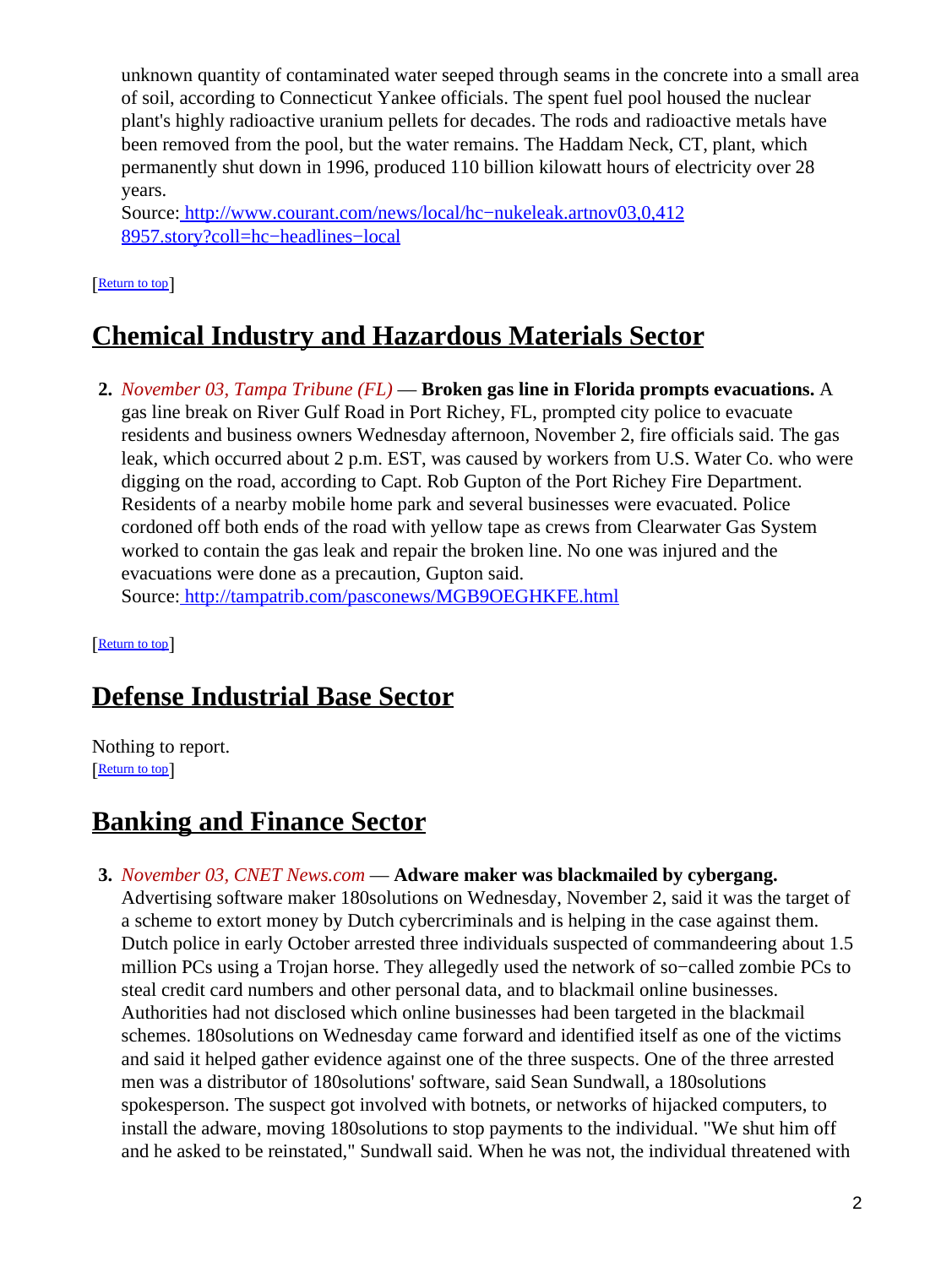a denial of service attack unless 180solutions paid him an undisclosed sum. "The attack ensued in early August and that is when we involved the FBI," Sundwall said. Source[: http://news.com.com/Adware+maker+We+were+victims+of+cybergan](http://news.com.com/Adware+maker+We+were+victims+of+cybergang/2100-7349_3-5930099.html?tag=nefd.top) [g/2100−7349\\_3−5930099.html?tag=nefd.top](http://news.com.com/Adware+maker+We+were+victims+of+cybergang/2100-7349_3-5930099.html?tag=nefd.top)

- **4.** *November 03, Department of the Treasury* — **Treasury action targets Southeast Asian narcotics traffickers.** The Department of the Treasury's Office of Foreign Assets Control (OFAC) on Thursday, November 3, identified 11 individuals and 16 companies that are part of the financial and commercial network of designated significant foreign narcotics trafficker Wei Hsueh−kang and the United Wa State Army (UWSA). The names were added to OFAC's Specially Designated Nationals and Blocked Persons list pursuant to the Foreign Narcotics Kingpin Designation Act. "Wei and the UWSA's opium trafficking plagues the society and economy of Southeast Asia. We're acting to protect the U.S. financial sector from this network's tainted drug profits, as well as ensure Wei and his cohorts can't use the American financial system to move or launder their opium proceeds," said Robert Werner, OFAC Director. The UWSA is the largest and most powerful drug trafficking organization in Southeast Asia. Among the key financial individuals designated by OFAC on Wednesday are Warin Chaichamrunphan and Winai Phitchaiyot. They act for or on behalf of Wei and the UWSA in various front companies, and assist in narcotics trafficking activities. This action freezes any assets found in the United States and prohibits all financial and commercial transactions between the designated persons and entities and any U.S. person. Source[: http://www.treasury.gov/press/releases/js3009.htm](http://www.treasury.gov/press/releases/js3009.htm)
- **5.** *November 02, USA Today* — **Cyber crooks break into online accounts with ease.** Many consumers and small−business owners believe online transactions are safe if they use a firewall, keep anti−virus software updated and follow security tips posted on banking Websites. Not so, Internet security experts and federal regulators say. "What banks don't tell you is how easy it is to bypass those protections, and how prolific the threat is, because then you wouldn't do online banking," says Peter Vogt, a board member of Information Systems Security Association, an international group of tech security professionals. To gain access to most online bank accounts, you only need a user name and a password, however, Bank of America plans to require extra log−on steps for all Internet customers by early next year, becoming the first major U.S. bank to add another level of authentication. While financial industry executives acknowledge the Internet's security pitfalls, they say they have been mindful of minimizing risks to consumers and small businesses. Consumer financial fraud has been around a long time, but e−commerce has opened new criminal frontiers. "In the past, everything was much more traceable. Now you can open 10,000 (bogus) accounts in the time it used to take to open one, all in a faceless Internet," says Gartner banking analyst Avivah Litan.

Source[: http://www.usatoday.com/money/industries/technology/2005−11−](http://www.usatoday.com/money/industries/technology/2005-11-02-cybercrime-online-accounts_x.htm) [02−cybercrime−online−accounts\\_x.htm](http://www.usatoday.com/money/industries/technology/2005-11-02-cybercrime-online-accounts_x.htm)

**6.** *November 02, Computing* — **UK bank readies online user authentication.** UK bank HSBC will issue keyring−sized authentication devices to UK Internet banking customers if phishing e−mails and key−logging software continues to grow. The bank, which has seen a 50 percent increase in Internet banking use in the last year, believes it has strong enough security measures in place to stem the rise in online identity theft, but is ready to issue personal security devices if needed. HSBC has already piloted two−factor authentication devices in Hong Kong and Brazil,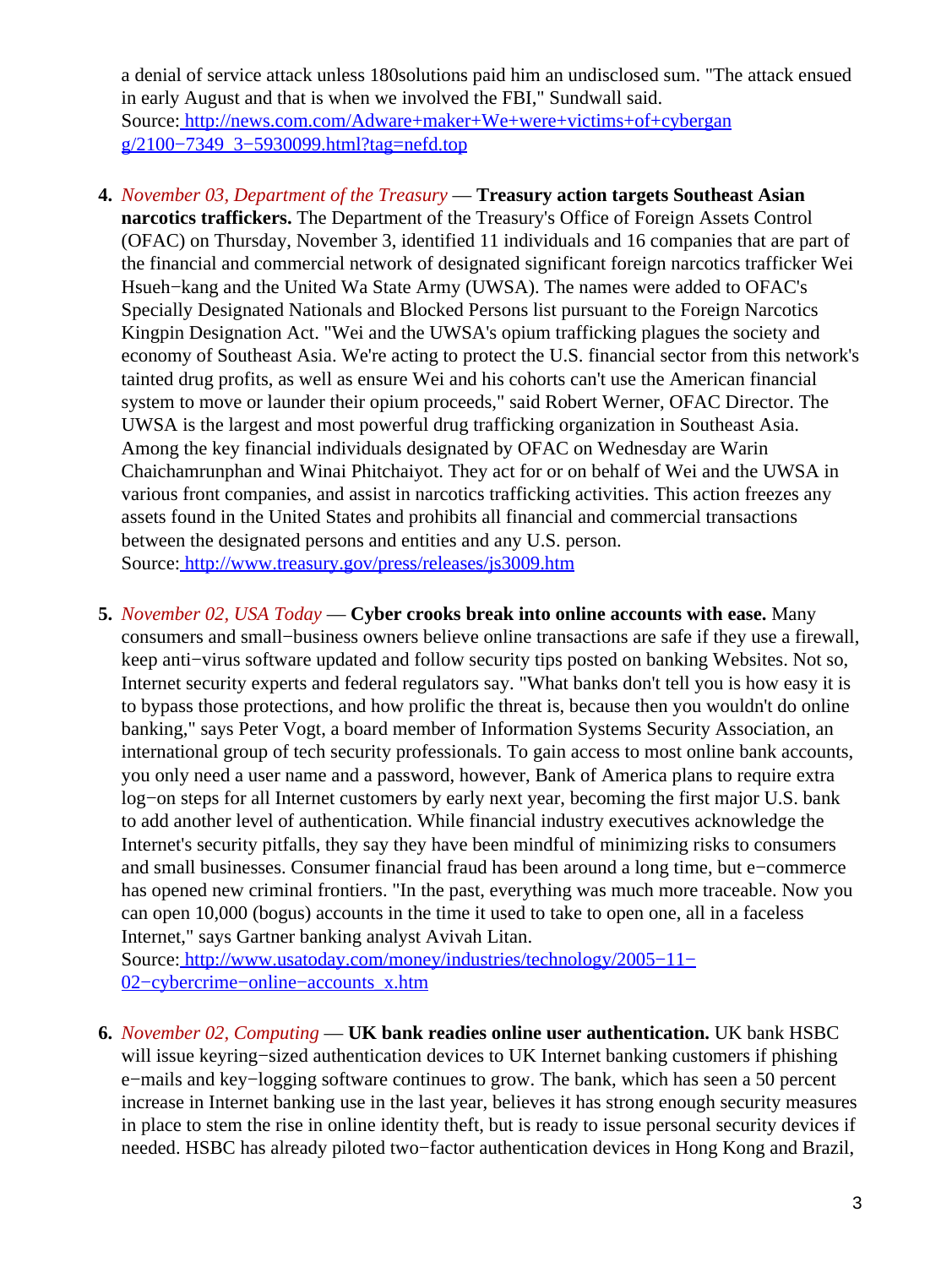but wants to tackle Internet crime through consumer education and anti−fraud detection technologies before deploying them in the UK. 'There is a trade−off between security and convenience," said Joe Garner, general manager of customer propositions and head of personal financial services at HSBC. "We are confident that the security measures we have in place today give the highest levels of security. But if we do see an escalation of online crime then we have a tried and trusted solution that we can deploy," said Garner.

Source[: http://www.computing.co.uk/computing/news/2145388/hsbc−readi es−online−user](http://www.computing.co.uk/computing/news/2145388/hsbc-readies-online-user)

### [[Return to top](#page-0-1)]

### <span id="page-3-1"></span>**Transportation and Border Security Sector**

**7.** *November 04, Government Accountability Office* — **GAO−06−145: Amtrak Management: Systemic Problems Require Action to Improve Efficiency, Effectiveness, and Accountability (Report).** Amtrak has struggled since its inception to earn sufficient revenues and operate efficiently. In June 2002, Amtrak's new president began major efforts to improve efficiency. However, the financial condition of the company remains precarious, requiring a federal subsidy of more than \$1 billion annually. Capital backlogs are now about \$6 billion, with over 60 percent being attributable to its mainstay Northeast Corridor service. The Government Accountability Office (GAO) reviewed Amtrak's (1) strategic planning, (2) financial reporting and financial management practices, (3) cost containment strategies, (4) acquisition management, and (5) accountability and oversight. GAO makes recommendations in all five areas reviewed. These are designed to improve the strategic planning process, improve financial information, strengthen controls over costs and acquisition of goods and services, and strengthen transparency, accountability, and oversight. GAO also suggests that Congress ensure that future legislation for intercity passenger rail service contains clear goals and stakeholder roles, and incentives for results and accountability. Department of Transportation officials, in general, agreed with the report's findings. Amtrak's president was not convinced GAO's recommendations would achieve the results GAO expects but, in general, did not comment on specific recommendations.

Highlights:<http://www.gao.gov/highlights/d06145high.pdf> Source[: http://www.gao.gov/new.items/d06145.pdf](http://www.gao.gov/new.items/d06145.pdf)

### <span id="page-3-0"></span>**8.** *November 03, Associated Press* — **Los Angeles International Airport to get improved**

**ground radar system.** Los Angeles International Airport (LAX), which has one of the nation's highest rates of runway safety violations, will be among 15 facilities to receive new technology aimed at averting potential airfield collisions, federal officials said Wednesday, November 2. The new ground radar system will help prevent planes from getting too close to one another by giving air traffic controllers precise information about their locations on the airfield. The system should be operating at LAX sometime next year. "This will be a much more powerful set of eyes for controllers to see things that now can't be seen and to identify specifically what they are," said Donn Walker, a Federal Aviation Administration spokesperson. LAX ranked sixth among the nation's 25 busiest commercial airports for runway safety violations between October 1, 2004, and September 30, 2005, newly released statistics show. LAX's existing ground radar system displays objects as blobs on a monochromatic screen and doesn't distinguish between a person, a vehicle and an aircraft. The new technology −− Airport Surface Detection Equipment, Model X, or ASDE−X –− will show that an object is an aircraft and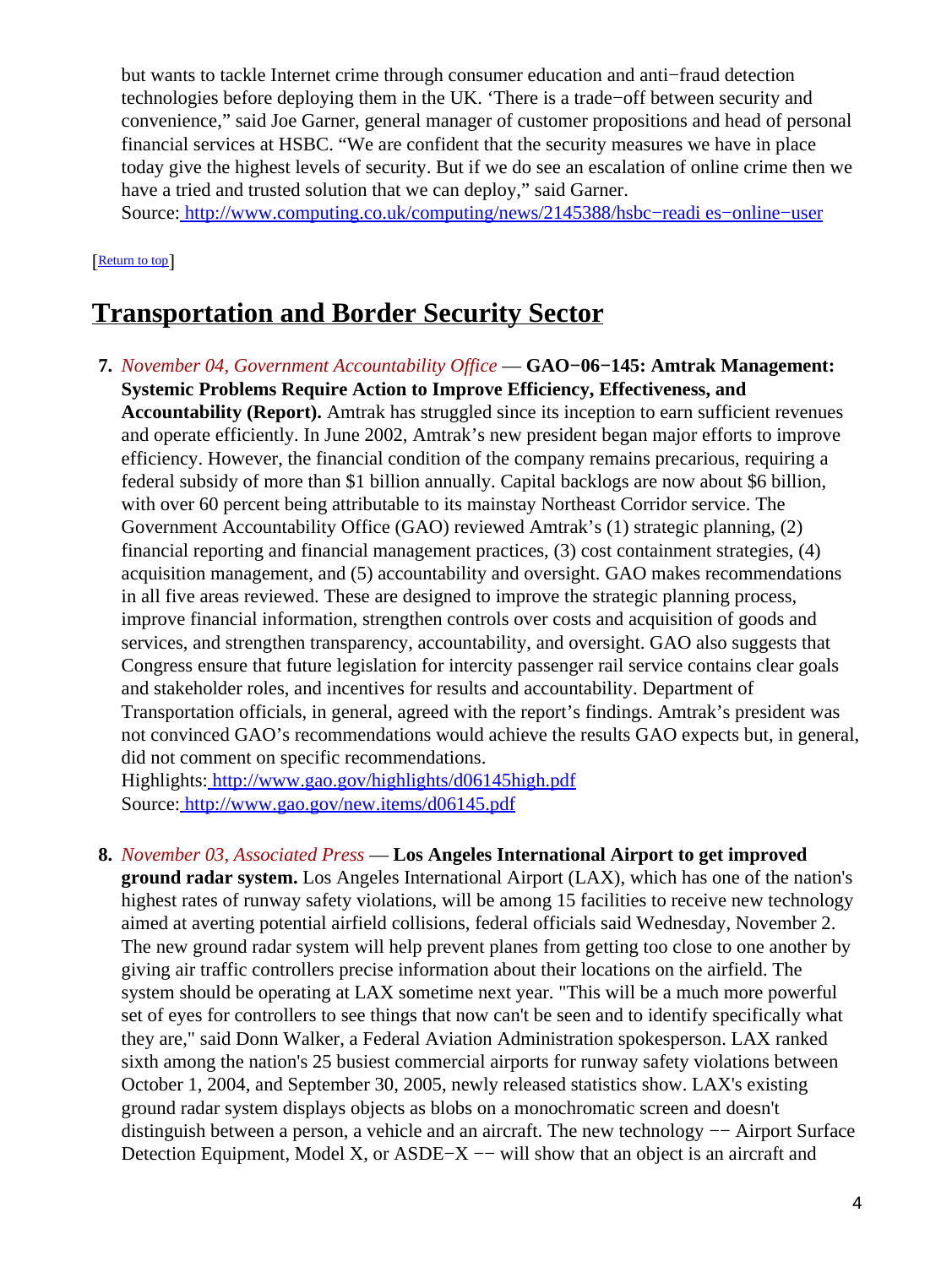identify the airline and flight number. Source[: http://www.mercurynews.com/mld/mercurynews/news/breaking\\_new s/13069602.htm](http://www.mercurynews.com/mld/mercurynews/news/breaking_news/13069602.htm)

**9.** *November 03, Associated Press* — **Transportation Security Administration plans to expand "registered traveler" program.** The Transportation Security Administration (TSA) plans to make a "registered traveler" program available nationwide, agency chief Kip Hawley said Thursday, November 3, in prepared testimony to Congress. The initial rollout is scheduled for June 20. The program, which was tested at five airports, allows people to avoid random pat−downs if they pay a fee, clear a voluntary background check and provide some form of biometric identification, like a fingerprint. It's designed to let people who travel often avoid delays and to free up screeners to focus on other travelers. Hawley said the TSA is considering adding benefits to the program, such as letting registered travelers keep their shoes and their jackets on, or setting up special screening lanes. The government will conduct the background checks but Hawley said the plan is to use private companies to enroll travelers, issue ID cards that would be shown at airports and promote the program. In January, TSA plans to issue guidance on collecting and storing biometric data and to unveil an appeals process for people who are rejected as registered travelers.

Source[: http://seattlepi.nwsource.com/national/1155AP\\_Passenger\\_Scre ening.html](http://seattlepi.nwsource.com/national/1155AP_Passenger_Screening.html)

**10.** *November 02, KOMO 4 News (WA)* — **Immigration agents arrest 105 suspected illegal workers.** Federal immigration agents arrested 105 suspected illegal workers Wednesday, November 2, at warehouses operated by Regal Logistics Corp. in the Tacoma suburb of Fife, WA, officials said. The workers were identified after Immigration and Customs Enforcement agents audited recent hiring records of Phoenix Staffing LLC and found what the federal agency termed "discrepancies leading agents to believe that a number of the company's employees may not have been authorized to work in the United States." Phoenix Staffing is a temporary employment agency used by Regal Logistics. Regal Logistics stores merchandise entering the United States from other countries, the agency added. According to its Website, Regal Logistics manages "warehousing, transportation and distribution for the toy, apparel, houseware and footwear industries." Immigration agents said the majority of the unauthorized employees were from Mexico and it appeared many used counterfeit IDs to obtain the jobs. Wednesday's inspection was part of an effort to focus on businesses with ties to "security sensitive sites and critical infrastructure facilities" such as airports, military bases and customs warehouses. Unauthorized workers with access to such sites can be exploited by terrorists or smugglers. Regal Logistics' facilities are close to major seaports, railyards and airports in the Seattle−Tacoma area.

Source[: http://komonews.com/news/story.asp?ID=40060](http://komonews.com/news/story.asp?ID=40060)

**11.** *November 02, Time Magazine* — **Virgin Airlines buys Tamiflu.** Richard Branson, Chairman of Virgin Group Ltd. said Wednesday, November 2, that his company is looking into machines and new technologies to put on aircrafts to kill germs in anticipation of a bird flu pandemic. He said his company has purchased 10,000 doses of the drug Tamiflu for his staff. In response to questions about companies hording Tamiflu, Branson said, "We've bought [Tamiflu] because our staff is on the front line." Branson also said that despite Virgin's best efforts to protect staff and passengers, if the flu starts spreading person to person, "it will most certainly affect the airline industry."

Source[: http://time.blogs.com/global\\_health/2005/11/richard\\_branson. html](http://time.blogs.com/global_health/2005/11/richard_branson.html)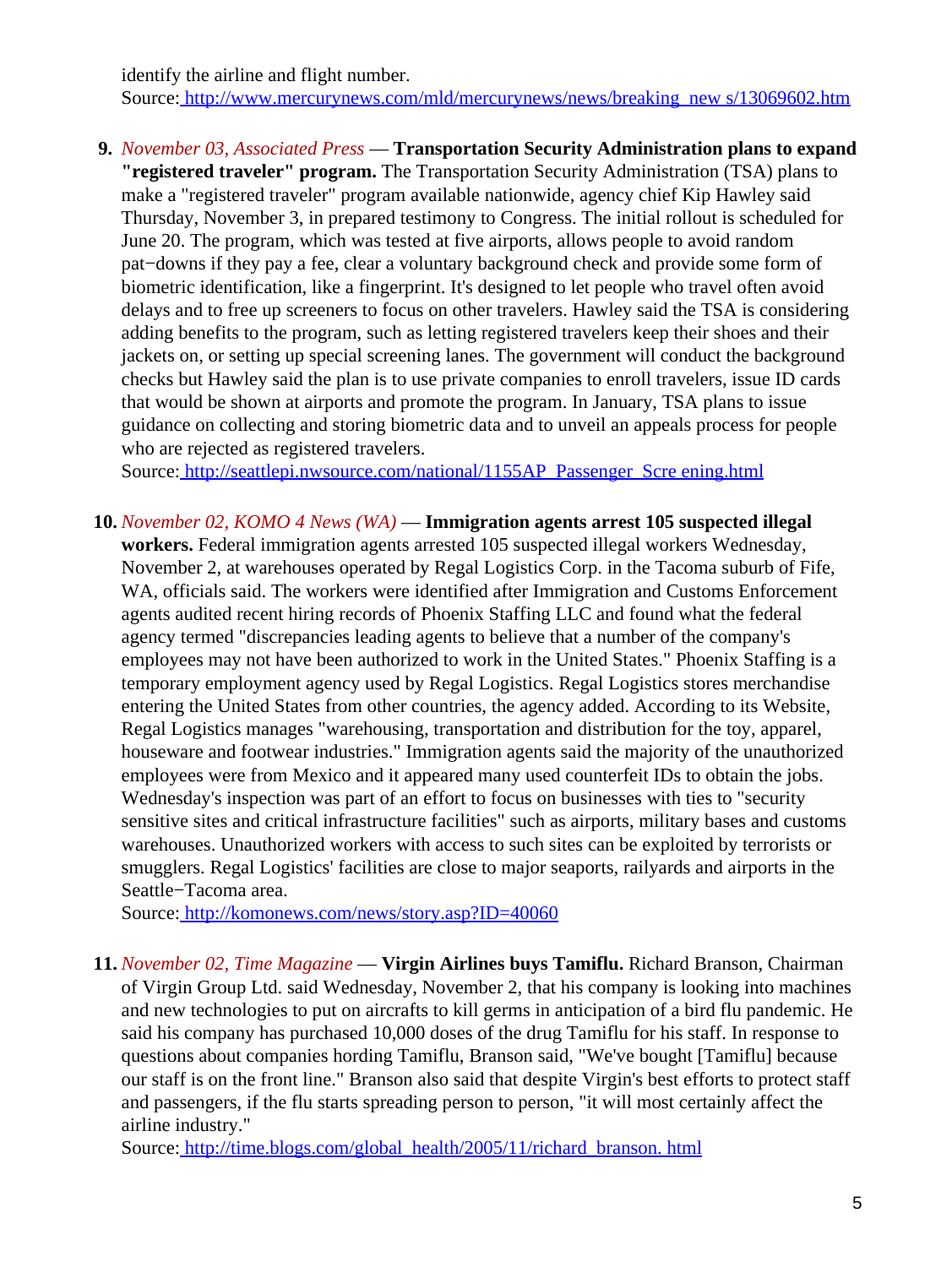## <span id="page-5-0"></span>**Postal and Shipping Sector**

**12.** *November 03, Global Security Newswire* — **Installation of anthrax detectors at postal facilities nears end.** The United States Postal Service is nearing completion of a four−year project to install systems that can detect anthrax in the mail. By the beginning of December, the Postal Service expects to have installed Biohazard Detection Systems at 282 mail−processing facilities around the country, said Don Crone, USPS manager of mail−processing protection systems. These detection systems are the Postal Service's front−line defense against an anthrax attack through the mail system. Crone said the system has so far proven to be perfectly reliable. He said 27 billion pieces of mail have been screened without a single false positive. If a system were to detect anthrax, the facility would be evacuated and the Department of Homeland Security and the Centers for Disease Control and Prevention would be notified immediately. The sample that tested positive for the pathogen would be retested. If the result were positive, all employees present at the facility or who had contact with the infected batch of mail would be put on a five−day regimen of the anti−anthrax drug Cipro. Crone claimed the Biohazard Detection System is the most advanced system for detecting anthrax transported through the mail in the world.

Source[: http://www.nti.org/d\\_newswire/issues/2005\\_11\\_3.html#9F23F5F2](http://www.nti.org/d_newswire/issues/2005_11_3.html#9F23F5F2)

[[Return to top](#page-0-1)]

### <span id="page-5-1"></span>**Agriculture Sector**

**13.** *November 03, Billings Gazette (MT)* — **Horses come down with pigeon fever.** Three of Jan Britton's horses living near Shepherd, MT, have contracted pigeon fever, a disease that used to be confined to California but has spread across the West. Pigeon fever is so named because infected animals often develop abscesses in their chests that swell. Shepherd area veterinarian Vicki Bokum said pigeon fever hit Yellowstone County last year and she had to euthanize one horse that was sick. The disease can become fatal if it infects internal organs such as the kidneys, liver and spleen. This fall, she's seen cluster cases mostly in the Shepherd area and around Yellowstone County. The pigeon fever bacteria is hardy and can be spread by flies, birds, or contaminated objects such as halters or buckets. According to Colorado State University, the infectious bacteria can live up to 55 days in the soil, bedding or manure. But that's not what many area vets are seeing. Isolated clusters are popping up apparently with no obvious carrier.

Source[: http://www.billingsgazette.com/index.php?id=1&display=rednew](http://www.billingsgazette.com/index.php?id=1&display=rednews/2005/11/03/build/local/30-horse-fever.inc) [s/2005/11/03/build/local/30−horse−fever.inc](http://www.billingsgazette.com/index.php?id=1&display=rednews/2005/11/03/build/local/30-horse-fever.inc)

**14.** *November 03, Casper Star Tribune (WY)* — **Chronic wasting disease moves west.** State and now tribal game managers have detected three new cases of chronic wasting disease (CWD) in Wyoming. The new locations are in the Owl Creek drainage, north and west of Thermopolis. The disease had not previously been detected in this area. On Friday, October 28, the Wyoming Game and Fish Department announced that two mule deer bucks, taken just north by northwest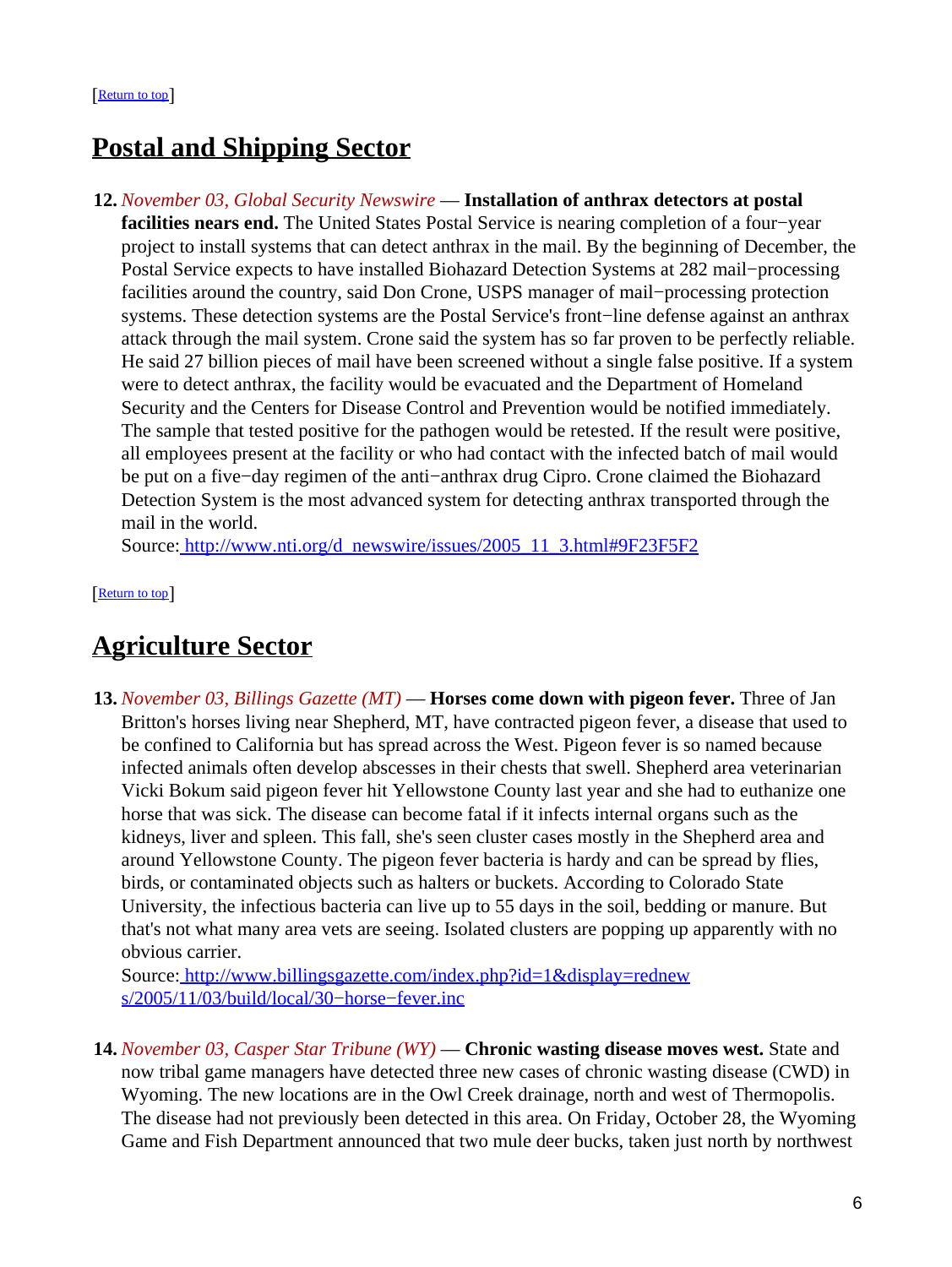of Thermopolis in the lower Owl Creek drainage, had tested positive for the disease. On Wednesday, November 2, the Shoshone and Arapaho Fish and Game Department announced that a whitetail buck, taken one mile east of the Arapaho Ranch headquarters, had also tested positive. The case on the reservation, about 20 miles due west of Thermopolis, is the most western case in the state. Game and Fish Deputy Director Gregg Arthur directed Game and Fish personnel in the Cody region to remove up to 50 deer within a five−mile radius of where the two Thermopolis−area deer were killed.

CWD information: [http://www.cwd−info.org/](http://www.cwd-info.org/) Wyoming Game and Fish Department statement: [http://gf.state.wy.us/services/news/pressreleases/05/10/28/0 51028\\_1.asp](http://gf.state.wy.us/services/news/pressreleases/05/10/28/051028_1.asp) Source[: http://www.casperstartribune.net/articles/2005/11/03/news/wy](http://www.casperstartribune.net/articles/2005/11/03/news/wyoming/ca716c7b34efcf34872570ae0008412f.txt) [oming/ca716c7b34efcf34872570ae0008412f.txt](http://www.casperstartribune.net/articles/2005/11/03/news/wyoming/ca716c7b34efcf34872570ae0008412f.txt)

### **15.** *November 03, Mercosur (Uruguay)* — **Brazil confirms more foot−and−mouth diseae**

**outbreaks.** Brazil confirmed the existence of ten new outbreaks of foot−and−mouth disease concentrated in a county of the state of Matto Grosso do Sul where the epidemic started in early October. Jorge Caetano head of the Ministry of Agriculture Livestock Health department confirmed that the new outbreaks are all in Eldorado, an area under quarantine surrounded by a sanitary ring with military support. The area which Brazilian sanitary officials have defined as "tampon" covers 12 square miles and has been clearly marked since early October. An estimated 20,000 head of cattle are in the area, of which 1.900 have already been slaughtered. The Livestock Health Department and Matto Grosso do Sul officials are assessing how many more animals have to be culled to prevent further contagion. Brazil which was the world's leading beef exporter last year with 2.4 billion U.S. dollars is now facing a ban from almost fifty countries, following the outbreaks.

Source[: http://www.mercopress.com/Detalle.asp?NUM=6695](http://www.mercopress.com/Detalle.asp?NUM=6695)

**16.** *November 02, Illinois Department of Agriculture* — **Illinois veterinarians prepare to manage disease outbreaks.** Nearly 100 Illinois veterinarians will continue training and learn to execute emergency management plans designed to contain animal diseases, Friday, November 4, in Springfield, IL. The training is part of the Illinois Department of Agriculture's (IDOA) IVERT (Illinois Veterinary Emergency Response Team) initiative, an effort to establish a unified response to animal health emergencies by increasing intergovernmental cooperation and building a partnership between animal health officials and private practitioners. This is the third statewide IVERT training session administered by IDOA. Previous sessions have included instruction on the identification of foreign animal diseases, potential bioterrorist agents, the Incident Command System (ICS) that state and federal emergency management agencies use when responding to disasters and hands−on exercises that allow veterinarians to apply the lessons they have learned in a simulated animal disease outbreak. This year's session will include an FBI perspective on the threat of agroterrorism and discussions on animal diseases, particularly foot and mouth disease and avian influenza.

Source[: http://www.agr.state.il.us/newsrels/r1102051.html](http://www.agr.state.il.us/newsrels/r1102051.html)

[[Return to top](#page-0-1)]

# <span id="page-6-0"></span>**Food Sector**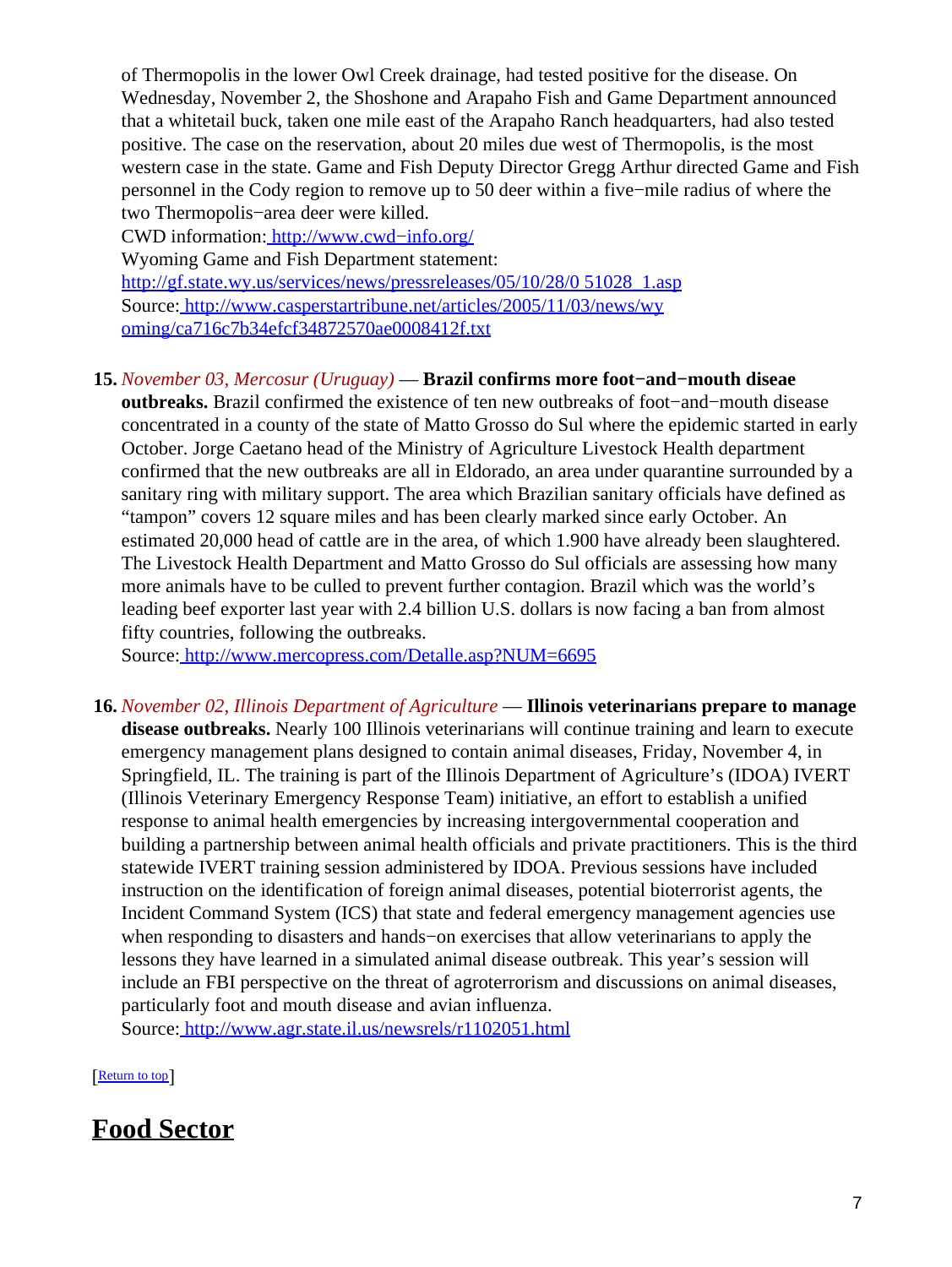**17.** *November 03, Reuters* — **European Union authorizes imports of genetically modified maize for use in feed.** The European Union (EU) has authorized imports of a genetically modified (GM) maize, the fifth new GM approval since the EU ended its informal biotech ban last year, the bloc's executive Commission said on Thursday, November 3. The maize, modified to resist certain insects and herbicides, will be used in animal feed. The authorization is valid across the EU−25 for 10 years. The EU decision is a rubberstamp procedure applied by the Commission. It is permitted under a legal default process that kicks in when ministers are unable to agree among themselves after a period of three months. Despite last year's lifting of an effective biotech moratorium using default procedures, EU countries have not managed to agree by themselves on a GM approval since 1998.

Source[: http://abcnews.go.com/US/wireStory?id=1276887](http://abcnews.go.com/US/wireStory?id=1276887)

**18.** *November 02, Food Safety and Inspection Service* — **Food Safety and Inspection Service announces quick and efficient method of detecting E. coli.** The U.S. Department of Agriculture's Food Safety and Inspection Service (FSIS) Wednesday, November 2, announced that it is adopting the BAX system to detect Escherichia coli O157:H7 in raw beef. The BAX system has proven to be a rapid, highly sensitive test for the detection of low levels of E. coli O157:H7 in raw beef products and FSIS will use it as an initial screening test for all raw beef samples that are analyzed for E. coli O157:H7. Any sample found positive by a screening test must then undergo further confirmatory analysis. The same system is currently in use by FSIS for the detection of Salmonella and Listeria monocytogenes. The BAX system will substantially reduce the number of samples that are initially found to be a screening positive, but then later confirmed to be negative. By reducing the number of false screening−positives, FSIS will save critical laboratory resources that can be used for other food safety or food defense testing. The improved screening test also reduces the number of days that raw product from negative production lots must be held pending laboratory results. FSIS is optimistic this will increase the number of establishments that choose to hold product pending FSIS sampling results. Source: http://www.fsis.usda.gov/News & Events/NR 110205 01/index.as p

### [[Return to top](#page-0-1)]

### <span id="page-7-0"></span>**Water Sector**

**19.** *November 03, Naples News (FL)* — **Hurricane damage costs water district \$18 million.** A few hours of severe weather caused by Hurricane Wilma will cost the South Florida Water Management District \$18 million. The financial impact could affect projects the district has under way, such as the C−43 reservoir for the Caloosahatchee River and plans to accelerate the cleanup of Lake Okeechobee. Water Management District spokesperson Kurt Harclerode said it's too early to tell when or if the district will postpone projects as a result of the unexpected loss. Affected projects could include Comprehensive Everglades Restoration projects and Acceler8 projects. Acceler8 projects include the C−43 reservoir, which will provide storage for excess water flows to the Caloosahatchee River. The storm ripped underwater vegetation from Lake Okeechobee and tore out plants in water treatment areas that clean water before it reaches the Everglades. Winds also damaged nearly all of the district field stations. Harclerode said the district has to remove downed trees and other debris from its miles of canals. He said there is enough debris in the canals to fill the Orange Bowl in Miami three times. Source[: http://www.naplesnews.com/npdn/news/article/0,2071,NPDN\\_1494](http://www.naplesnews.com/npdn/news/article/0,2071,NPDN_14940_4207501,00.html)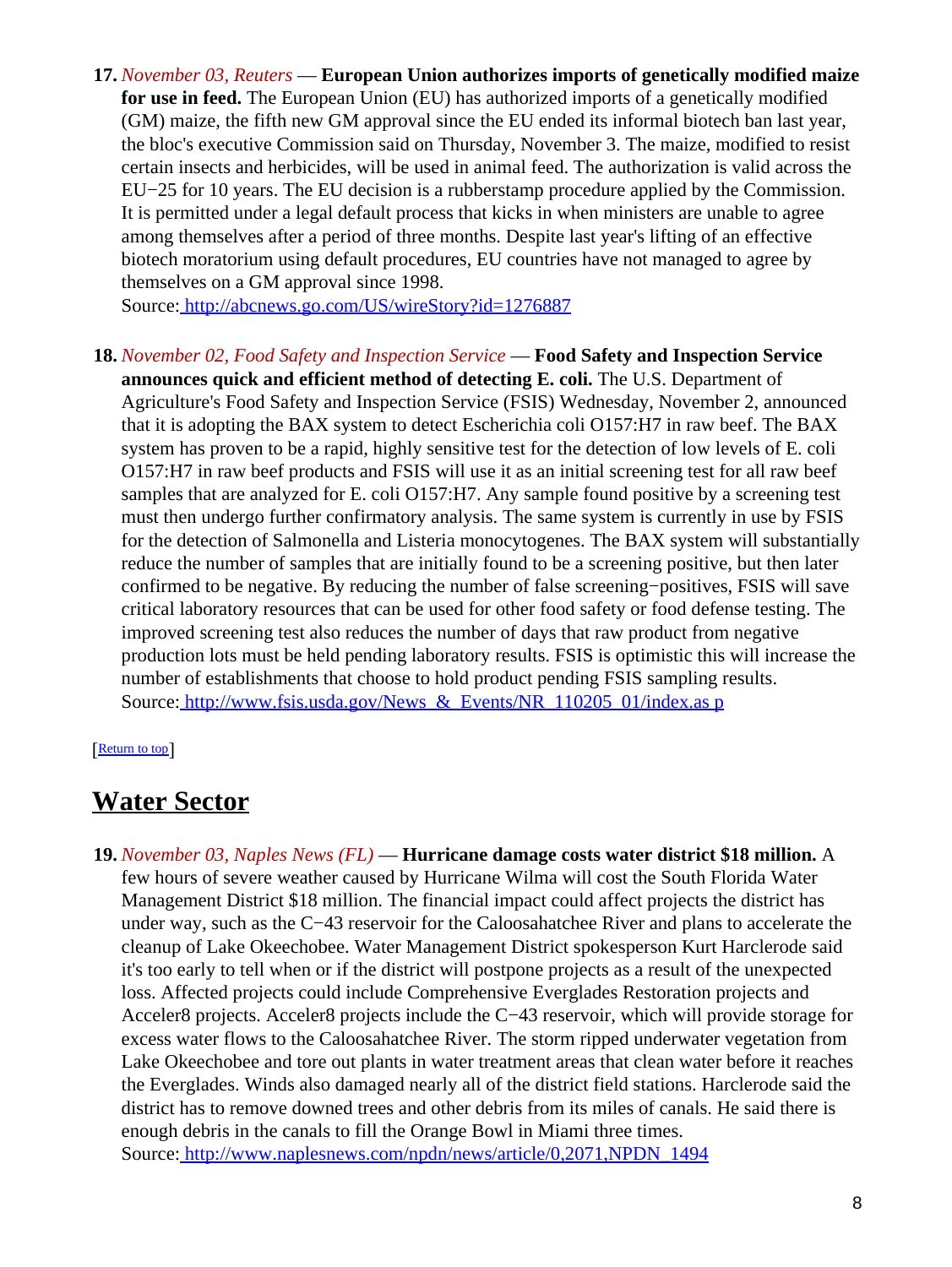#### [[Return to top](#page-0-1)]

### <span id="page-8-1"></span>**Public Health Sector**

- <span id="page-8-0"></span>**20.** *November 03, Boston Globe (MA)* — **Quarantine station to open at Logan airport.** With the threat of bioterrorism and infectious diseases growing, the federal government by the end of this year plans to open a quarantine station at Boston, MA's Logan International Airport where officials can evaluate the health threats posed by incoming travelers. The Massachusetts Port Authority, which operates Logan, is building an office suite and an isolation room where a five−person staff from the U.S. Centers for Disease Control and Prevention (CDC) can evaluate travelers and train airport and airline personnel on how to detect symptoms consistent with infectious diseases. The CDC office will be located in the international Terminal E. Maria Pia Sanchez, officer in charge for the CDC at Logan, said she and her staff will monitor all international arrivals at Logan. CDC officials say a quarantine station will not have a major impact on most travelers arriving from abroad at Logan, since a tiny percentage are actually pulled aside for evaluation. But if avian flu were to mutate into a fast−spreading human virus or a bioterrorism attack occurred, quarantine stations like the one in Boston would probably play a much more aggressive role, serving as the nation's first line of defense in containing the threat. CDC Division of Global Migration and Quarantine[: http://www.cdc.gov/ncidod/dq/mission.htm](http://www.cdc.gov/ncidod/dq/mission.htm) Source[: http://www.boston.com/business/healthcare/articles/2005/11/0](http://www.boston.com/business/healthcare/articles/2005/11/03/quarantine_station_to_open_at_logan/) 3/quarantine station to open at logan/
- **21.** *November 03, Howard Hughes Medical Institute* — **Proteins take on new roles in malaria parasite.** While searching for new targets for malaria drugs and vaccines, a team including a Howard Hughes Medical Institute (HHMI) medical student fellow reached a fundamental insight about evolution: different species make use of similar sets of proteins in different ways. "We've observed that organisms may share many similar proteins and yet retain very little parallel function among them," said Taylor Sittler, a medical student at the University of Massachusetts Medical School. "For instance, Plasmodium falciparum −− the parasite that causes malaria −− shares with its human host many proteins involved in forming chromosomes during cell division, but those proteins may interact in different ways, creating different cellular pathways and even entirely different functions. This contradicts the currently accepted paradigm that shared proteins interact simply because their genes are conserved." The discovery showcases the burgeoning power of proteomics, the systematic study of proteins. If the genes of an organism comprise its blueprint, then proteins are the building materials. By comparing proteins in different organisms, researchers can identify each protein within cellular pathways. In the case of disease−causing organisms, this can lead to new ideas about how to disarm the pathogen.

Source[: http://www.hhmi.org/news/sittler.html](http://www.hhmi.org/news/sittler.html)

**22.** *November 03, Russian News & Information Agency* — **Russian Agricultural Ministry gives update on bird flu.** The Russian Agriculture Ministry said Thursday, November 3, that bird flu had been confirmed in 12 Russian villages and that 20 more could be contaminated. The disease has been registered in a village in the Omsk region and in three villages in the Altai Territory, both in Siberia. Another is suspected of contamination in Altai. Two villages were hit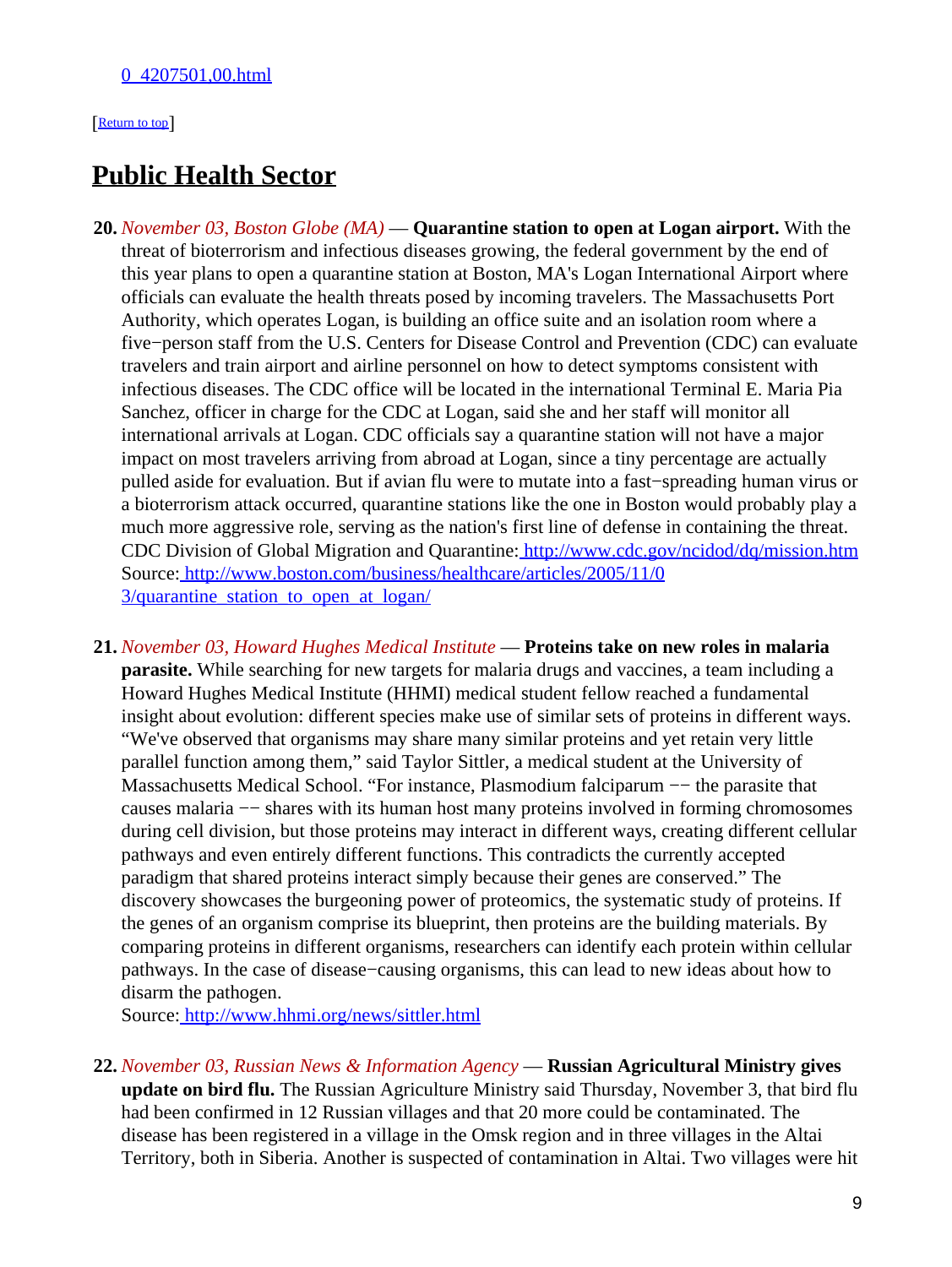in the Chelyabinsk region, and three in the Kurgan region (both in the Urals), with four more areas suspected of an outbreak. Two villages have been infected in the central Russian region of Tambov, about 250 miles southeast of Moscow and one village has the disease in the Tula region, about 120 miles south of the Russian capital. Sixteen villages in the Siberian Novosibirsk region could also have instances of bird flu. Source[: http://en.rian.ru/russia/20051103/41984698.html](http://en.rian.ru/russia/20051103/41984698.html)

**23.** *November 03, Reuters* — **Flu pandemic risks sparking global recession.** A bird flu pandemic risks triggering a global recession, the Asian Development Bank (ADB) said on Thursday, November 3. The ADB said a year−long shock from bird flu in humans would cost Asian economies as much as \$283 billion and would reduce the region's gross domestic product by 6.5 percentage points, hitting the trading hubs of Hong Kong and Singapore the hardest. "Avian flu presents a major potential challenge to the development of the region, perhaps the most serious since the financial crisis of 1997," said the ADB. "A pandemic will likely slow or halt economic growth in Asia and lead to a significant reduction in trade, particularly of services. In the long run, potential economic growth will be lower and poverty will increase." The World Bank, in its twice−yearly report on East Asia's economies, said on Thursday, November 3, avian flu was a big risk to growth in 2006 due to potential policy actions such as quarantines and travel restrictions.

ADB report[: http://www.adb.org/Documents/EDRC/Policy\\_Briefs/PB042.pdf](http://www.adb.org/Documents/EDRC/Policy_Briefs/PB042.pdf) Source[: http://today.reuters.co.uk/news/newsArticle.aspx?type=scienc](http://today.reuters.co.uk/news/newsArticle.aspx?type=scienceNews&storyID=2005-11-03T164022Z_01_SIB260908_RTRIDST_0_SCIENCE-BIRDFLU-DC.XML&archived=False) [eNews&storyID=2005−11−03T164022Z\\_01\\_SIB260908\\_RTRIDST\\_0\\_SCIE](http://today.reuters.co.uk/news/newsArticle.aspx?type=scienceNews&storyID=2005-11-03T164022Z_01_SIB260908_RTRIDST_0_SCIENCE-BIRDFLU-DC.XML&archived=False) [NCE−BIRDFLU−DC.XML&archived=False](http://today.reuters.co.uk/news/newsArticle.aspx?type=scienceNews&storyID=2005-11-03T164022Z_01_SIB260908_RTRIDST_0_SCIENCE-BIRDFLU-DC.XML&archived=False)

**24.** *November 02, Food and Drug Administration* — **Food and Drug Administration announces the use of electronic drug labels.** In a continuing effort to use modern information technology to help inform the public and health care providers and to further improve patient safety, the Food and Drug Administration (FDA) Wednesday, November 2, began requiring drug manufacturers to submit prescription drug label information to FDA in a new electronic format. This electronic format will allow healthcare providers and the general public to more easily access the product information found in the FDA−approved package inserts (labels) for all approved medicines in the U.S. These new electronic product labels will be the key element and primary source of medication information for "DailyMed" −− a new interagency online health information clearinghouse that will provide the most up−to−date medication information free to consumers, healthcare providers and healthcare information providers. Under regulations that became effective Wednesday, November 2, drug manufacturers are now required to submit to FDA prescribing and product information (i.e., the package insert or label) in a structured product labeling (SPL) format that provides accurate, up−to−date drug information using standardized medical terminology in a readable, accessible format. DailyMed:<http://dailymed.nlm.nih.gov>

Source[: http://www.fda.gov/bbs/topics/NEWS/2005/NEW01252.html](http://www.fda.gov/bbs/topics/NEWS/2005/NEW01252.html)

[[Return to top](#page-0-1)]

# <span id="page-9-0"></span>**Government Sector**

Nothing to report.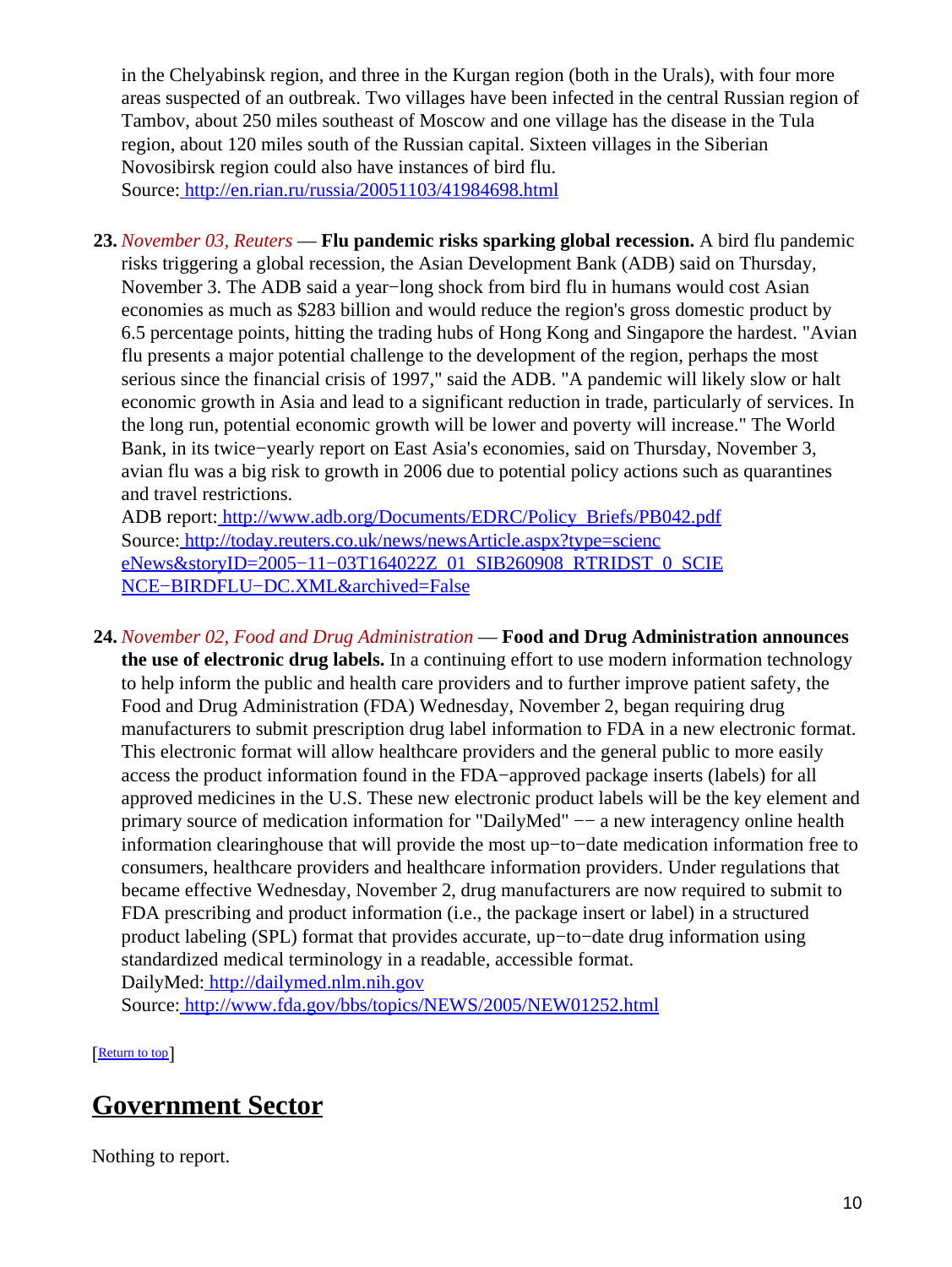# <span id="page-10-0"></span>**Emergency Services Sector**

- **25.** *November 02, Government Accountability Office* — **GAO−06−235T: Hurricanes Katrina and Rita: Contracting for Response and Recovery Efforts (Testimony).** The devastation experienced by those throughout the Gulf Coast in Louisiana, Mississippi, Alabama, and Texas in the wake of Hurricanes Katrina and Rita has called into question the government's ability to effectively respond to such disasters. The government needs to understand what went right and what went wrong, and to apply these lessons to strengthen its disaster response and recovery operations. The federal government relies on partnerships across the public and private sectors to achieve critical results in preparing for and responding to natural disasters, with an increasing reliance on contractors to carry out specific aspects of its missions. At the same time, the acquisition functions at several agencies are on the Government Accountability Office's (GAO) high risk list, indicating a vulnerability to fraud, waste, abuse, and mismanagement. GAO was asked to provide an overview of (1) its role in evaluating the contracting community with regard to disaster preparedness and response; (2) GAO's plans for reviewing the performance of the federal government and its contractors in preparing for and responding to the hurricanes; and (3) what GAO has learned so far about the performance of the federal government and its contractors in preparing for and responding to the hurricanes. Highlights:<http://www.gao.gov/highlights/d06235thigh.pdf> Source[: http://www.gao.gov/new.items/d06235t.pdf](http://www.gao.gov/new.items/d06235t.pdf)
- **26.** *November 02, Federal Computer Weekly* — **Progress being made in radio communications for first responders.** Significant progress has been made in the past year in creating standards for interoperable radio communications for first responders, a top federal communications official said Wednesday, November 2. "For the first time, we're able to say things are changing, things are moving," said Dereck Orr, program manager of the Office of Law Enforcement Standards at the National Institute of Standards and Technology. Orr spoke during a panel discussion on interoperable communications at the Technologies for Critical Incident Preparedness Conference and Exposition, which is sponsored by the Department of Homeland Security and Department of Justice. In October, Project 25 (P25), a public/private partnership to create standards for interoperable radio communications, adopted a fixed station interface and a console interface, Orr said. Public safety agencies are already starting to reference the standards in their procurement requests, and vendors are building new products to meet the standards, he said. A third standard, the Inter RF Subsystem Interface (ISSI), is on track for adoption by March 2006, Orr said. The ISSI is one of the most important standards because it allows different jurisdictions to interoperate, he said. All three standards will be complete by the end of 2006, according to Orr.

Technologies for Critical Incident Preparedness Conference and Exposition Website: <http://www.regonline.com/eventinfo.asp?EventId=21494> Source[: http://www.fcw.com/article91287−11−02−05−Web](http://www.fcw.com/article91287-11-02-05-Web)

**27.** *November 02, West Virginia Gazette* — **City, county to unite emergency−management offices in West Virginia.** Officials in Kanawha County and Charleston, WV, expect a new public−safety partnership will begin a new age of emergency planning cooperation. The new Metro Emergency Management Authority (MEMA), unveiled Wednesday, November 2, will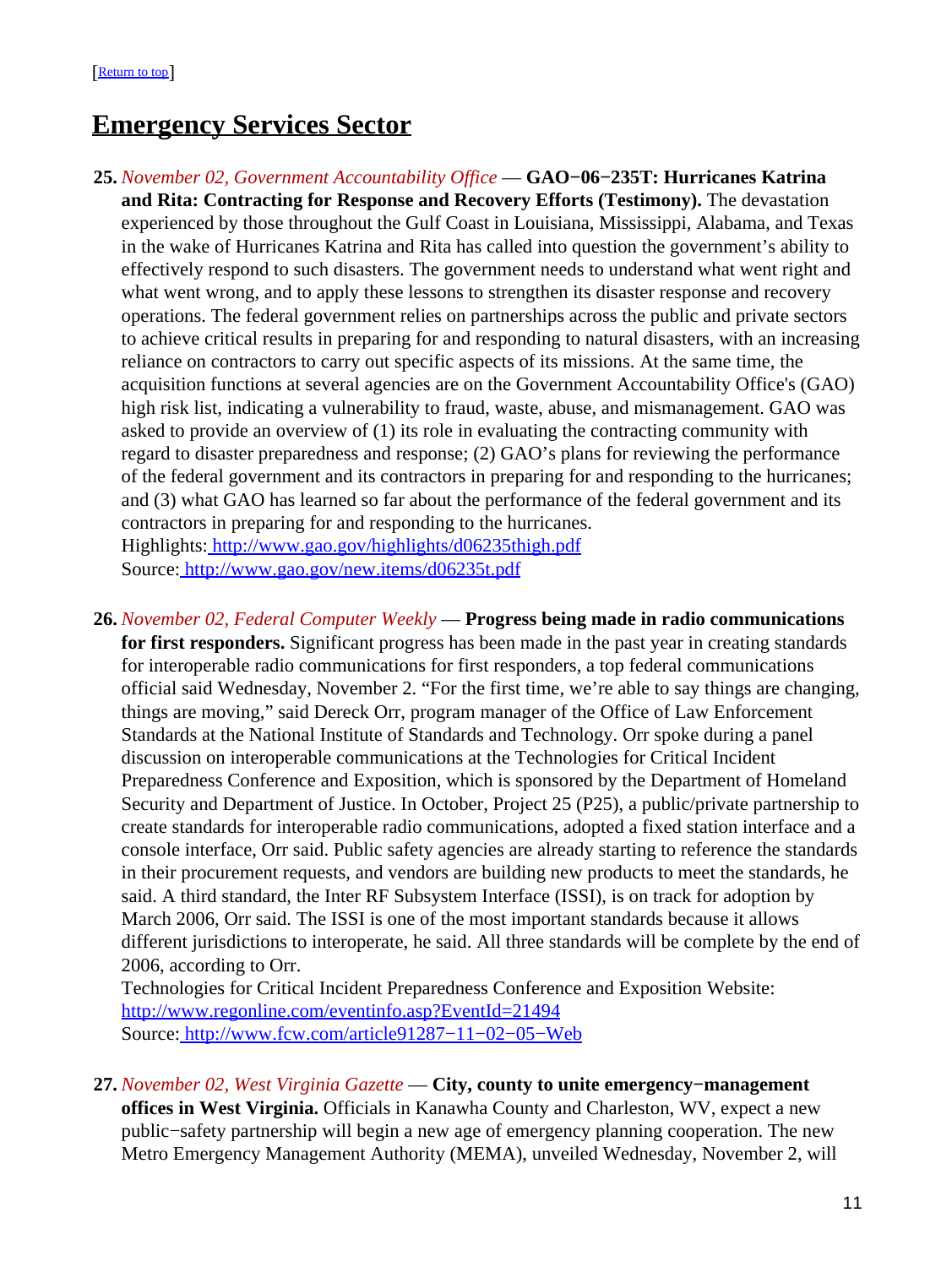take away some of the autonomy of the city's and county's emergency services directors and will mandate them to work together on emergency planning, according to a copy of the plan. The plan still must be approved by Charleston City Council, Kanawha County commissioners and the Metro 911 board, but organizers expect support from those groups. The director of Charleston's Office of Emergency Services and Homeland Security and Kanawha County's emergency services director will serve as each other's deputy director starting in December, County Commission President Kent Carper said.

Source[: http://wvgazette.com/section/News/2005110118](http://wvgazette.com/section/News/2005110118)

**28.** *November 02, Associated Press* — **Texas Governor's office updating homeland security plan.** As part of its latest homeland security plan, Texas is creating a new intelligence center to sift through information gathered by the state's 2,685 police departments to detect possible terrorism patterns and to enhance law enforcement. "A lead in a small town in Texas can have statewide, national or international significance," the Texas Homeland Security Strategic Plan states. "Every terrorism lead must be pursued to its logical conclusion." The Texas Fusion Center will be an around−the−clock center that watches and warns about hazards and consolidates and analyzes information and intelligence. It is one facet of the Texas Homeland Security Strategic Plan 2005−2010 that Governor Rick Perry's office unveiled Wednesday, November 2. The proposal seeks to boost security from rural stretches along the Mexican border to refineries along the Gulf of Mexico to the way crime is monitored in major cities, Perry said. The plan focuses on building a statewide intelligence capability, enhancing multi−agency counterterrorism investigations, continually reducing vulnerabilities at critical infrastructures, ensuring public health preparedness, and expanding public awareness and involvement. It also is aimed at training first responders and ensuring that the state provides for its special needs population thoroughly before, during and after an emergency. Source[: http://www.dfw.com/mld/startelegram/news/state/13062190.htm](http://www.dfw.com/mld/startelegram/news/state/13062190.htm)

### [[Return to top](#page-0-1)]

# <span id="page-11-0"></span>**Information Technology and Telecommunications Sector**

**29.** *November 02, E−Commerce Times* — **Cybercrime−stopping strategies fall short according to study.** A Trend Micro study, indicates that smaller organizations, with a lack of IT support, are not able to handle security threats effectively. Requiring them to have security measures does not mean that they will actually be able to afford it. The study said that "resource−strapped organizations" with little or no IT support face a challenge in protecting themselves from malware, or attackers. said Steve Quane, general manager of Trend Micro's small and medium business operations, states "Encounters with security threats are rising faster in smaller organizations, but these same organizations are restricted by time, cost, and available resources." Within a matter of months all DMA members using e−mail for marketing are will be going to be required to use e−mail authentication systems that verify the authenticity of all e−mail messages they send. John A. Greco, Jr., president and chief executive officer of the DMA stated, "Consumers can have more confidence they are getting a legitimate, valid offer from a trusted source. Marketers get fewer false positives, increased deliverability and better protection for their brands from illegal use. It's a win−win for everybody." Source[: http://www.snpx.com/cgi−bin/news55.cgi?target=115933550?−114 34](http://www.snpx.com/cgi-bin/news55.cgi?target=115933550?-11434)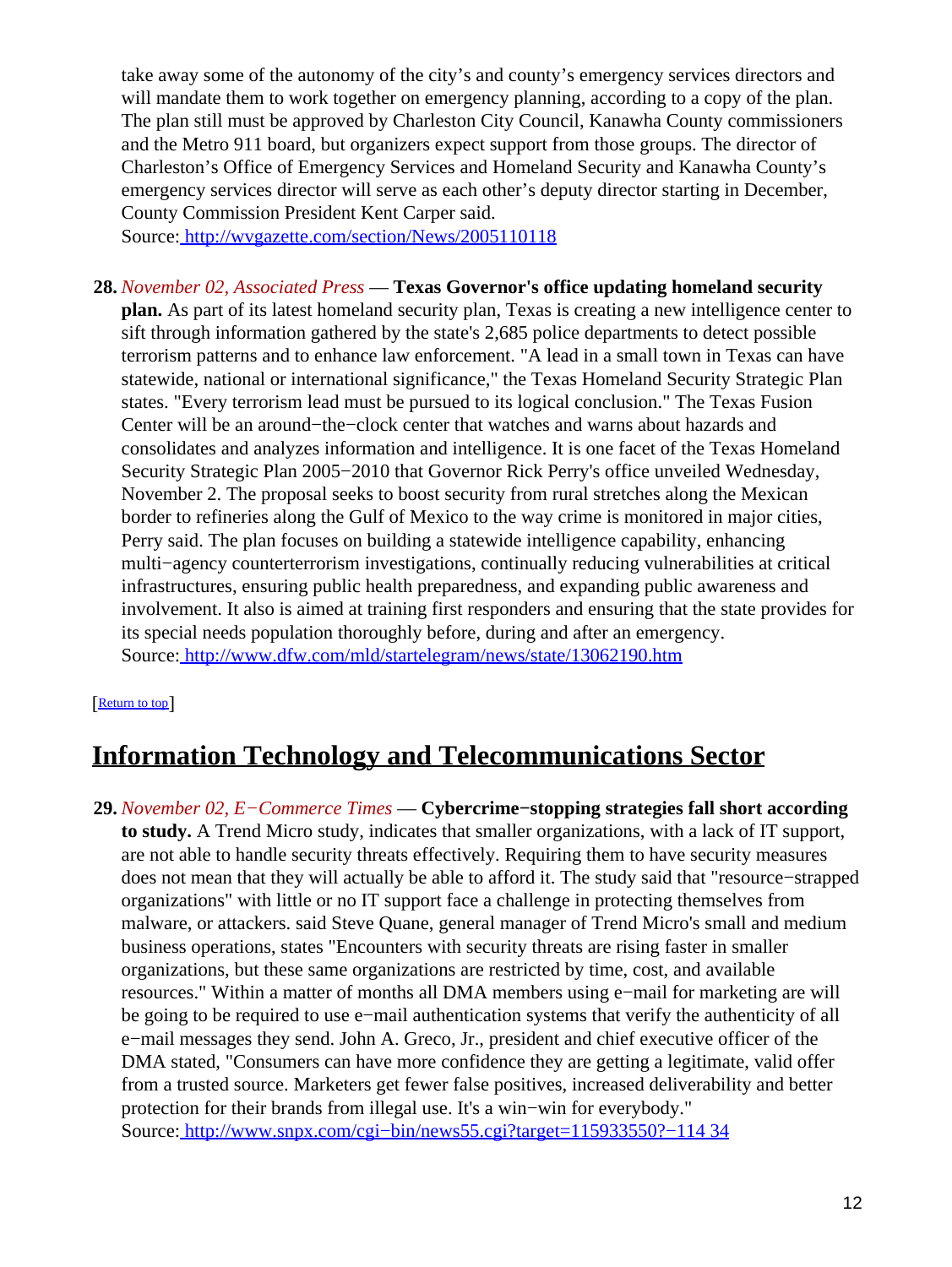### **30.** *November 02, eSecurity Planet* — **Secure and productive workplace Instant Messenging.**

With the possible merger of AOL's AIM, MSN Messenger and Yahoos Messenger there will approximately 275 million users communicating over the internet. This has led to a vital part of the workday for many individuals. One of the advantages is that instant messaging allows for inexpensive communication between individuals. In addition, more recently there is now have video conferencing or voice−chats with minimal fuss and no extra charges. There are some perceived disadvantages to using IM, which includes lost productivity. However, one way to deal with this is to provide appropriate training to employees about proper usage of IM and that it should be treated much like e−mail.

Source[: http://www.esecurityplanet.com/best\\_practices/article.php/35 61171](http://www.esecurityplanet.com/best_practices/article.php/3561171)

### **31.** *November 02, Security Focus* — **Cisco IOS system timers heap buffer overflow**

**vulnerability.** Cisco IOS is vulnerable to a heap based buffer overflow exploitation. Cisco has released an advisory stating that IOS upgrades are available to address the possibility of exploitation of heap based buffer overflow vulnerabilities which could lead to a Denial of Service. Security Focus was not aware if the advisory addresses a specific heap overflow or just provides security enhancements to mitigate attempts to exploit other heap overflow vulnerabilities.

Cisco Security Advisory[: http://www.cisco.com/warp/public/707/cisco−sa−20051102−timer](http://www.cisco.com/warp/public/707/cisco-sa-20051102-timers.shtml) [s.shtml](http://www.cisco.com/warp/public/707/cisco-sa-20051102-timers.shtml)

References[: http://www.securityfocus.com/bid/15275/references](http://www.securityfocus.com/bid/15275/references) Source[: http://www.securityfocus.com/bid/15275/discuss](http://www.securityfocus.com/bid/15275/discuss)

**32.** *November 02, Secunia* — **NetBSD update fixes multiple vulnerabilities.** There have been vulnerabilities reported in NetBSD. These vulnerabilities could be exploited by malicious, local users to gain escalated privileges, or by malicious users to cause a Denial of Service and compromise a vulnerable system, or by attacker's attempting to bypass security restrictions and compromise a user's system. According to Seunica, the vulnerabilities have been fixed NetBSD−current (October 31, 2005) and NetBSD−1.6 branch (November 1, 2005). Source[: http://secunia.com/advisories/17389/](http://secunia.com/advisories/17389/)

### **33.** *November 02, SecuriTeam* — **Novell ZENworks patch management server SQL injection.**

The Novell ZENworks Patch Management Server 6.0.0.52 is vulnerable to SQL injection in the management console. To be able to exploit this issue the administrator has to manually create a none privileged accounts as minimum to this allow exploitation. According to Secunia, there is a upgrade to ZENworks Patch Management version 6.2.2.181 on the Novell website. Source[: http://www.securiteam.com/windowsntfocus/6A0030KEKO.html](http://www.securiteam.com/windowsntfocus/6A0030KEKO.html)

**34.** *November 02, French Security Incident Response Team* — **FrSIRT: Cisco airespace wireless LAN controllers unencrypted network access.** A vulnerability has been identified in Cisco Airespace Wireless LAN (WLAN) Controllers. This may be exploited by attackers to bypass security policies. This vulnerability is due to an error in the Lightweight Access Point Protocol (LWAPP) mode that accepts unencrypted traffic from end hosts even when configured to encrypt traffic, which could be exploited by attackers to send malicious traffic into a secure network.

Source[: http://www.frsirt.com/english/advisories/2005/2278](http://www.frsirt.com/english/advisories/2005/2278)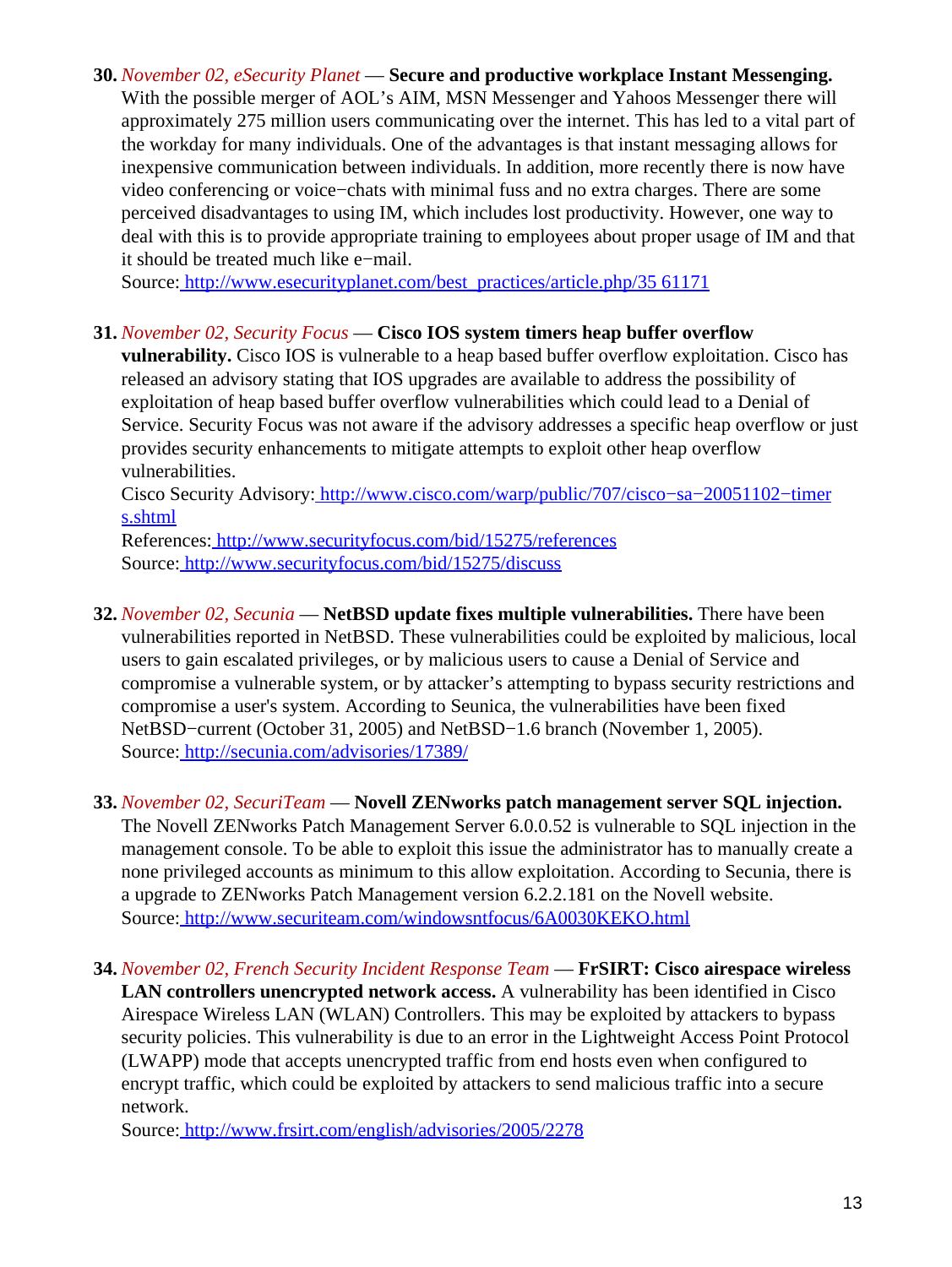- **35.** *November 02, Security Focus* — **Simple PHP blog multiple input validation vulnerabilities.** The Simple PHP Blog is prone to multiple input validation vulnerabilities. These issues are due to a failure in the application to properly sanitize user−supplied input. An attacker may leverage these issues to have arbitrary script code executed in the browser of an unsuspecting user in the context of the affected site. These may facilitate the theft of cookie−based authentication credentials as well as other attacks. Security Focus did not report a solution to this vulnerability. Source[: http://www.securityfocus.com/bid/15283/discuss](http://www.securityfocus.com/bid/15283/discuss)
- **36.** *November 02, Government Computer News* — **DHS's inspector general audits IT systems.** An audit by the Department of Homeland Security's inspector general, Richard L. Skinner, found that many of the department's IT systems remain uncertified and unaccredited, while plans to correct weaknesses are undeveloped. The report also said contingency plans have not been developed and tested for all systems, and added that tools used to measure progress are neither complete nor current. "We recommend that DHS continue to consider its information security program a significant deficiency for [fiscal] 2005," the report concluded. DHS officials agreed with the recommendations and, according to the report, have developed remediation plans for fiscal 2006. Skinner evaluated DHS' compliance with the Federal Information Security Management Act of 2002, which focuses on program management, implementation and evaluation of the security of unclassified and national security IT systems. The department has made progress on several fronts, including developing so−called Plans of Action and Milestones, as well as a Trusted Agent FISMA tool to collect and track data related to FISMA compliance.

<span id="page-13-0"></span>Report: [http://www.dhs.gov/interweb/assetlibrary/OIG\\_05−46\\_Sep05.pdf](http://www.dhs.gov/interweb/assetlibrary/OIG_05-46_Sep05.pdf) Source[: http://www.gcn.com/vol1\\_no1/daily−updates/37474−1.html](http://www.gcn.com/vol1_no1/daily-updates/37474-1.html)

### **Internet Alert Dashboard**

### **DHS/US−CERT Watch Synopsis**

**Over the preceding 24 hours, there has been no cyber activity which constitutes an unusual and significant threat to Homeland Security, National Security, the Internet, or the Nation's critical infrastructures.**

**US−CERT Operations Center Synopsis:** US−CERT is aware of publicly available proof of concept code for an Oracle worm. Currently, US−CERT cannot confirm if this code works. We are working with Oracle to determine the threat posed by this code.

Although there is limited information concerning this potential threat, US−CERT strongly encourages Oracle system administrators to implement the following workarounds:

- \* Change default user credentials for Oracle installations
- \* Change the default port for the TNS listener
- \* Restrict Oracle network access to trusted hosts only
- \* Revoke CREATE DATABASE LINK privileges from the CONNECT role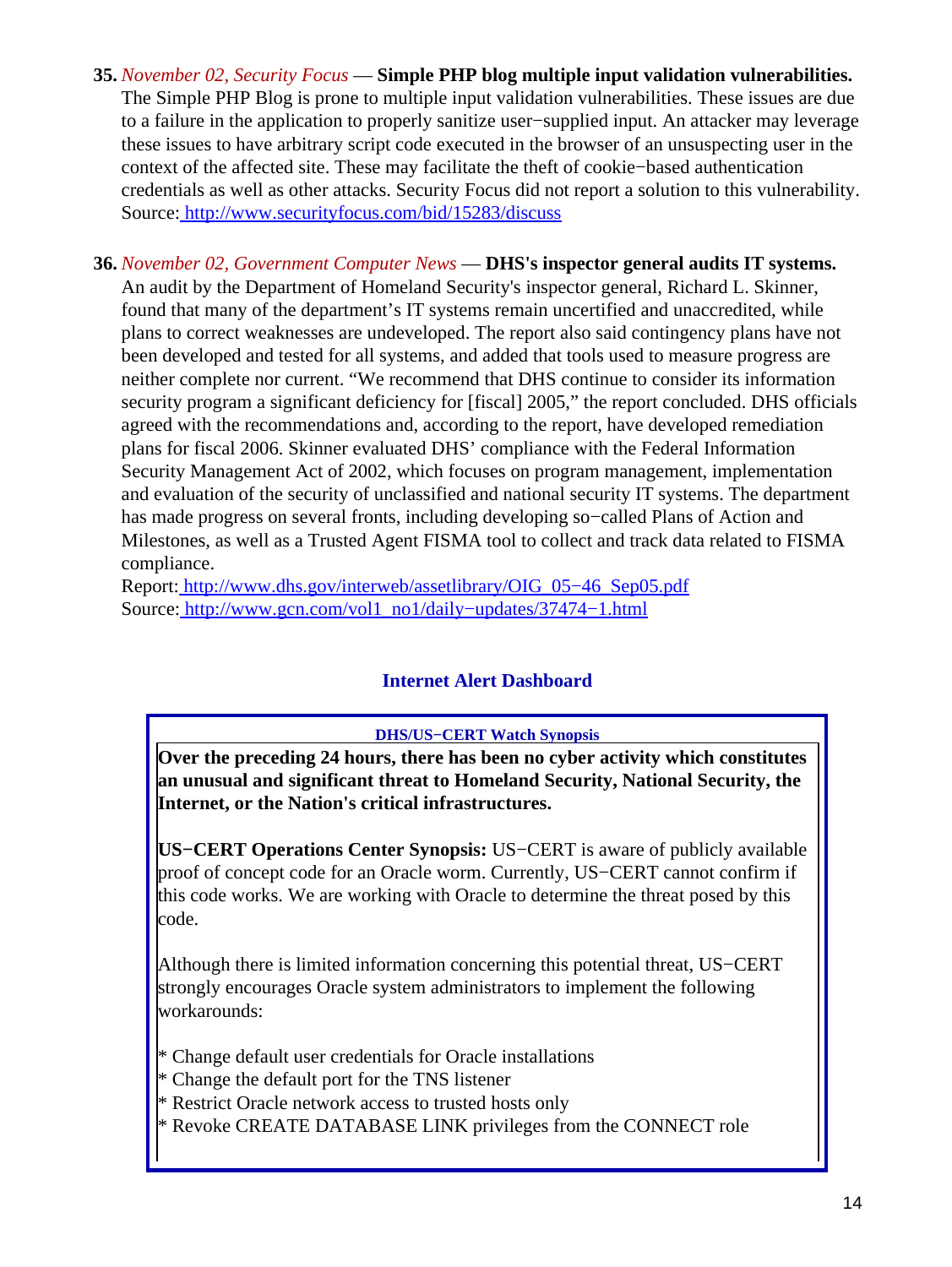US−CERT will continue to investigate the issue and provide updates as they become available.

For more information please review URL: http://www.us–cert.gov/current/current\_activity.html **Current Port Attacks**

| Top 10       | $6346$ (gnutella–svc), 1026 (win–rpc), 445 (microsoft–ds), 6881                                                          |  |
|--------------|--------------------------------------------------------------------------------------------------------------------------|--|
| Target       | (bittorrent), 4142 (oidocsvc), 135 (epmap), 80 (www), 139                                                                |  |
| <b>Ports</b> | $(\text{net bios}-ssn), 25 \text{ (smtp)}, 1025 \text{ (win-pro)}$                                                       |  |
|              | Source: http://isc.incidents.org/top10.html; Internet Storm Center                                                       |  |
|              | To report cyber infrastructure incidents or to request information, please contact US-CERT at soc@us-cert.gov or visit   |  |
|              | their Website: www.us-cert.gov.                                                                                          |  |
|              |                                                                                                                          |  |
|              | Information on IT information sharing and analysis can be found at the IT ISAC (Information Sharing and Analysis Center) |  |
|              | Website: https://www.it-isac.org/                                                                                        |  |

[[Return to top](#page-0-1)]

# <span id="page-14-0"></span>**Commercial Facilities/Real Estate, Monument &Icons Sector**

**37.** *November 03, New York Times* — **Bomb is found near congressman's office in New York.** A partly exploded pipe bomb was found in back of a building on Long Island, NY, that houses the Congressional district office of Representative Peter T. King, the Nassau County, NY, police reported Wednesday, November 2. No one was injured, the police said. It was not certain that King's office was the target, since it is one of several tenants in the building. Nor would the authorities speculate on what the motive may have been. There was no warning or claim of responsibility, King said. A Republican who was recently chosen as chairman of the House Homeland Security Committee, King said he did not know if the incident was related to his new post.

Source[: http://www.nytimes.com/2005/11/03/nyregion/03bomb.html](http://www.nytimes.com/2005/11/03/nyregion/03bomb.html)

[[Return to top](#page-0-1)]

# <span id="page-14-1"></span>**General Sector**

**38.** *October 31, NBC 5 (TX)* — **FBI investigates cell phone purchase.** A Target store employee alerted Dallas, TX, police to a recent cellular telephone equipment purchase. A man bought \$60,000 worth of prepaid cell phones. The size of the purchase raised suspicions among police investigators, who turned over the case to the FBI. The large purchase caused investigators to look toward possible homeland security threats. On two occasions during October, a man of Middle Eastern descent bought \$30,000 worth of prepaid cell phones. Officials with the FBI and Target declined to comment on the case other than to say they were pleased that the clerk reported the purchase.

Source[: http://www.nbc5i.com/news/5216970/detail.html?rss=dfw&psp=ne ws](http://www.nbc5i.com/news/5216970/detail.html?rss=dfw&psp=news)

[[Return to top](#page-0-1)]